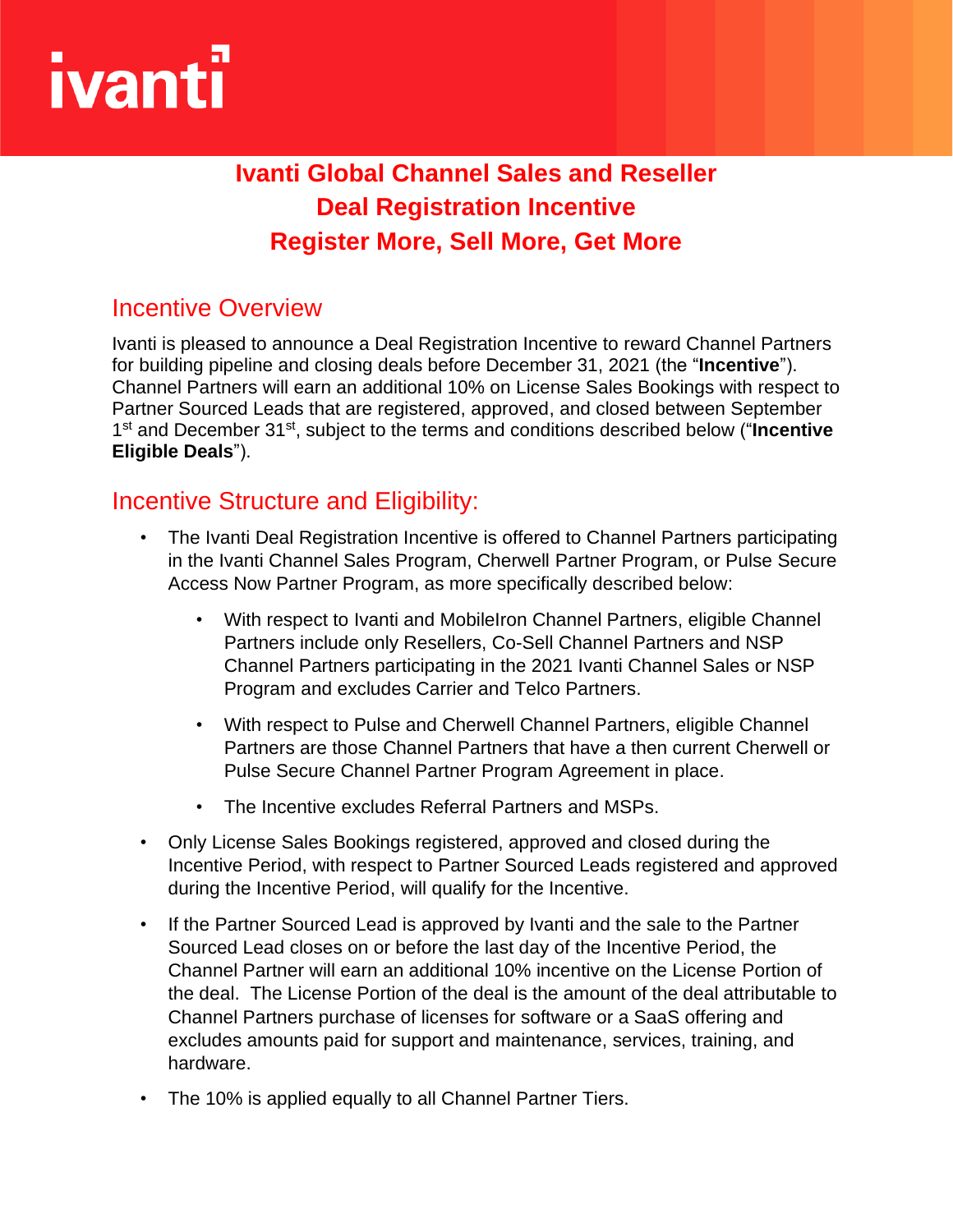# **ivanti**

• The 10% incentive will be applied during the quoting process for all Resellers (Discount Channel Partners) and paid as a commission for Ivanti Co-Sell Channel Partners (Commission Channel Partners).

#### Incentive Period

The incentive described above will be applied on all Incentive Eligible Deals registered, approved and closed between September 1st, 2021, and December 31st, 2021 (the "**Incentive Period**").

# Solution and Deal Applicability

- The 10% incentive applies to the License Portion of Incentive Eligible Deals registered, approved, and closed during the Incentive Period, subject to satisfaction of all the terms and conditions outlined in this document. Hardware, support and maintenance, services, and training are excluded.
- All Ivanti, MobileIron, Pulse Secure and Cherwell products are included: Security, ISM, UEM, SSG
- Minimum License deal size: USD \$20,000
- The Incentive applies only to License Sales Bookings with respect to the following types of customers:
	- New Logo Customer defined as a company that has never purchased Ivanti Products including those from Cherwell and Pulse Secure
	- Net New Customer defined as a Ivanti customer making their first purchase of a new Ivanti Product family or an Ivanti Customer who has been off maintenance for two or more years
	- Volume (upsell/expansion) defined as incremental licenses added to an existing Ivanti customer
- Participating Regions:
	- o Americas
	- o EMEA
	- $O$  APAC